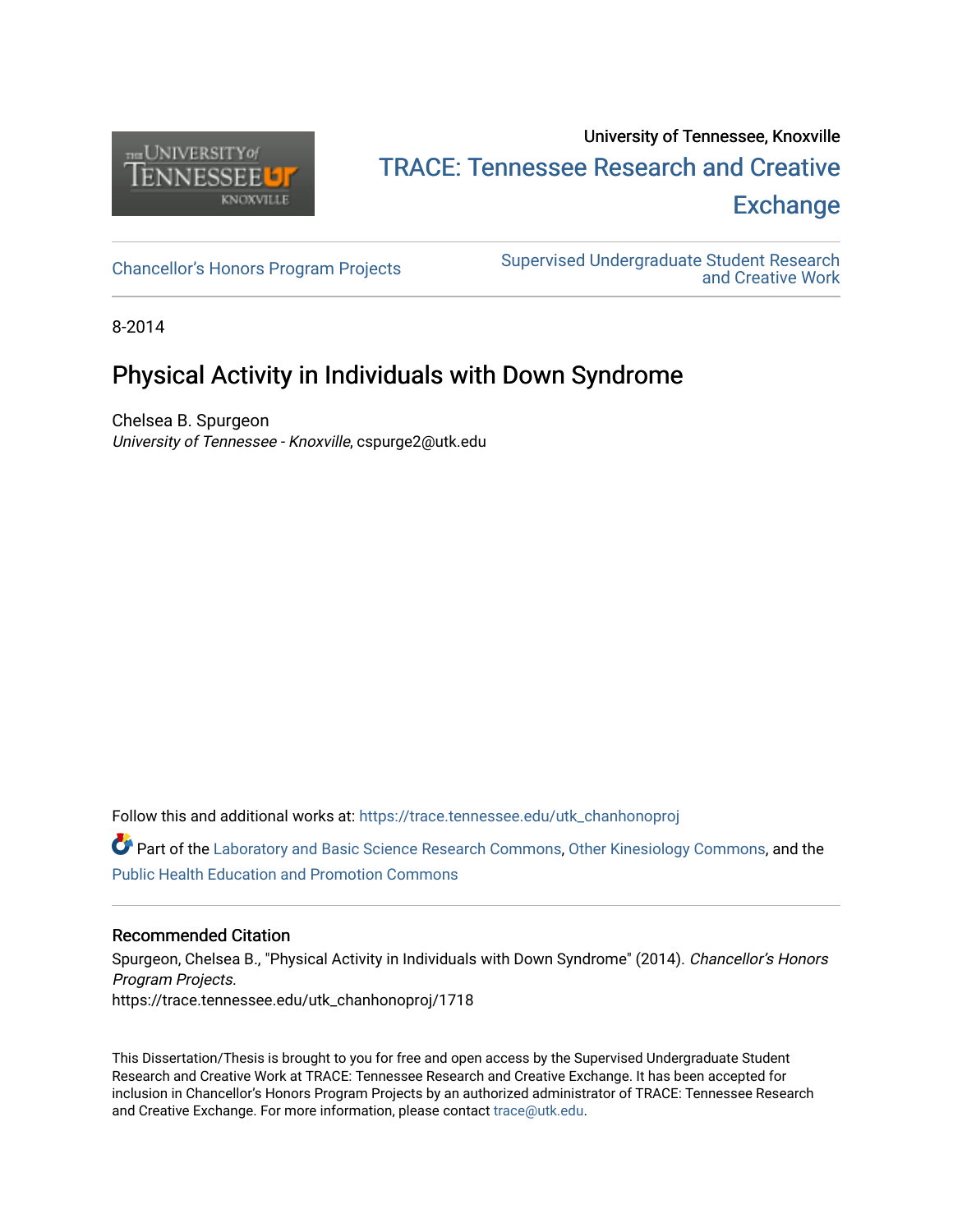**Physical Activity in Individuals with Down Syndrome** 

Chancellor's Honors Program Thesis The University of Tennessee, Knoxville

> Chelsea Spurgeon August 2014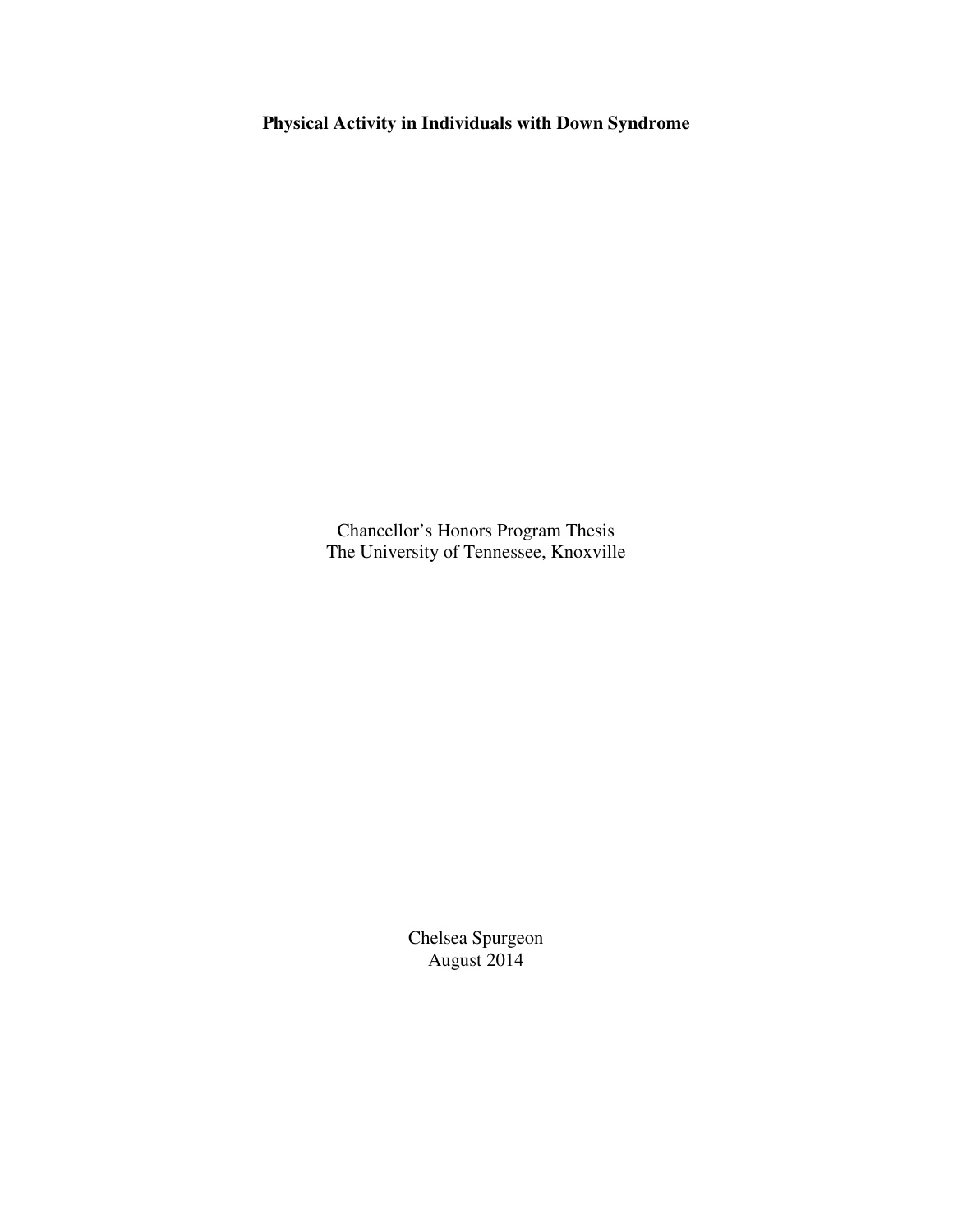### **Physical Activity in Individuals with Down Syndrome**

#### **Introduction**

 Down syndrome is named after Dr. J.L. Down, who first discovered and studied the condition. It is part of a large number of disabilities known as intellectual disabilities. Intellectual disabilities are generally classified as mild or severe, but Down syndrome falls somewhere in between the two. It is present at birth, and individuals are usually diagnosed during pregnancy or shortly after birth. There are three types of Down syndrome. The most common of these involves an extra #21 chromosome, which gives the individual 47 instead of 46 total chromosomes. A chromosome breaking and then reattaching to another chromosome characterizes translocation, which is the second type of Downs. The third type, nondisjunction, occurs when a pair of chromosomes fails to separate properly during nuclear division (NDSS, n.d.). Individuals with this disability usually have difficulty with speech and interacting with others, a higher prevalence of psychiatric disorders, such as Alzheimer's, later in life, and minor physical limitations. (NCHPAD, n.d.).

#### **Physical Activity Recommendations**

 While individuals with Down syndrome do generally have some physical limitations, they can, for the most part, participate in most forms of physical activity that individuals without the disability can. Because of this, their recommended amount of physical activity is also the same as those individuals with no disability. The Physical Activity Guidelines for Americans (2008) recommends at least 150 minutes of moderate intensity aerobic activity should be completed each week, if the individual is able. If they perform vigorous intensity aerobic activity, only 75 minutes are needed per week. If desired, a combination of the moderate and vigorous intensities can be performed. These should be done in bouts of at least 10 minutes spread throughout the day to gain the maximum benefit. There are health benefits associated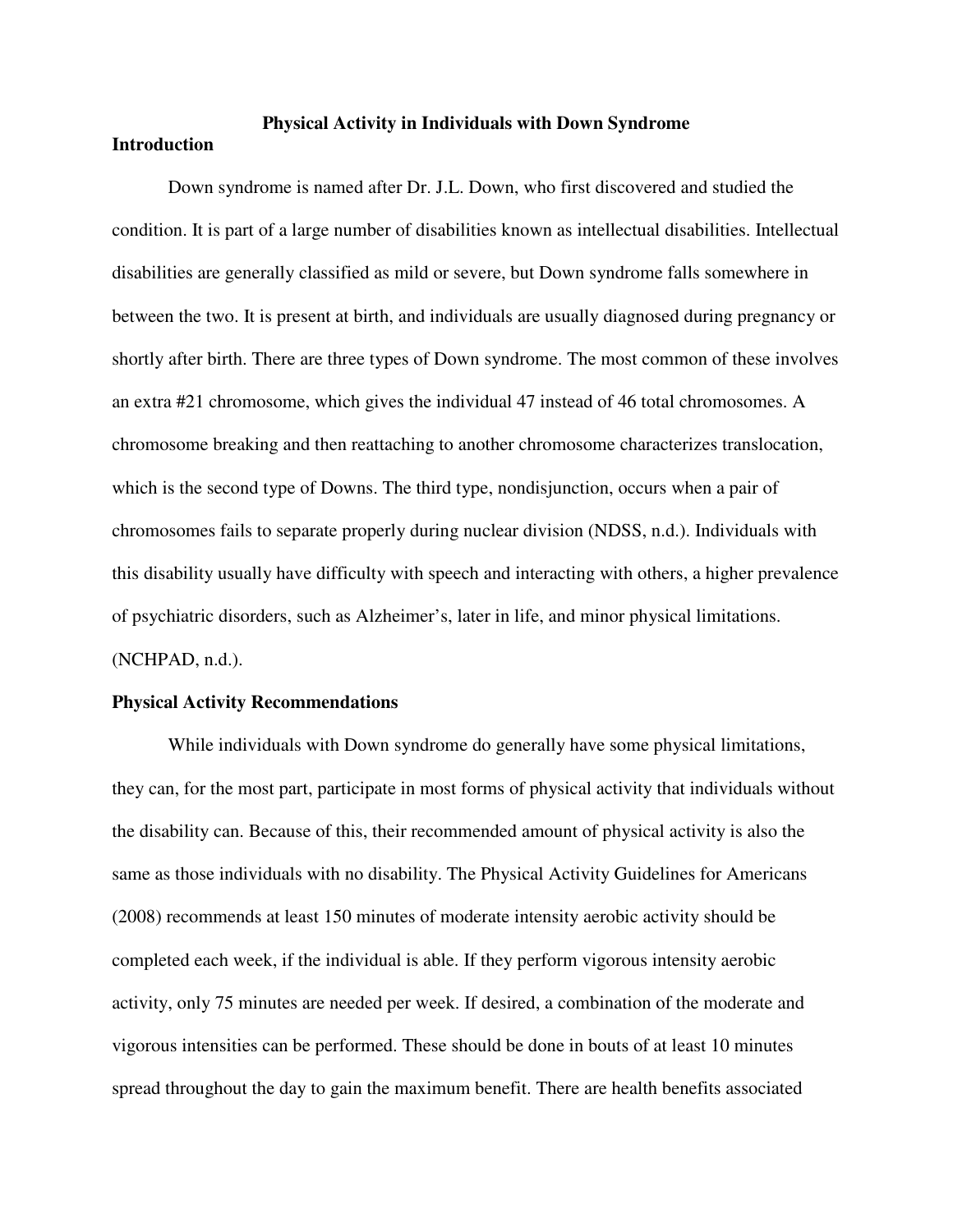with physical activity, and the degree of improvement is proportional to the volume of activity. If an individual is not able to safely complete the recommended amount of exercise, it is recommended to do whatever is tolerable. It is also important to participate in musclestrengthening exercises at least twice a week. These exercises should involve all major muscle groups. One important thing to remember before participating in any physical activity, however, is to consult a physician before beginning (DHSS, 2008).

#### **General Considerations**

 While it is acceptable for individuals to follow the same activity guidelines, there are some precautions that should be considered. As mentioned above, individuals should speak with their doctor before beginning a physical activity program. This should be done to make sure the extra activity will not harm the individual. The individual also needs to understand how any medications they are taking may affect the body when exercising. This is another reason it is important to speak with a doctor. Supervision is also a good idea, especially when first beginning. This will help prevent unwanted injuries or adverse events. Incorporating behavioral therapy and motivation, such as a reward system or progress chart, will help excite individuals about the exercise, and they will be more likely to adhere to the program. Most importantly, the individual should begin with light, pain-free aerobic and strength-building activities that can be enjoyed. As the individual becomes stronger, increase the difficulty level (NCHPAD, n.d.).

#### **Bone and Muscle Strengthening**

 It is also a good idea to consider a few things when strength training. These exercises should be done under constant supervision to ensure the correct form is being used. This, too, will help prevent injury. Label the machines with pictures. This will make it easier for the individual to remember how to properly use the equipment. Visual instruction tends to work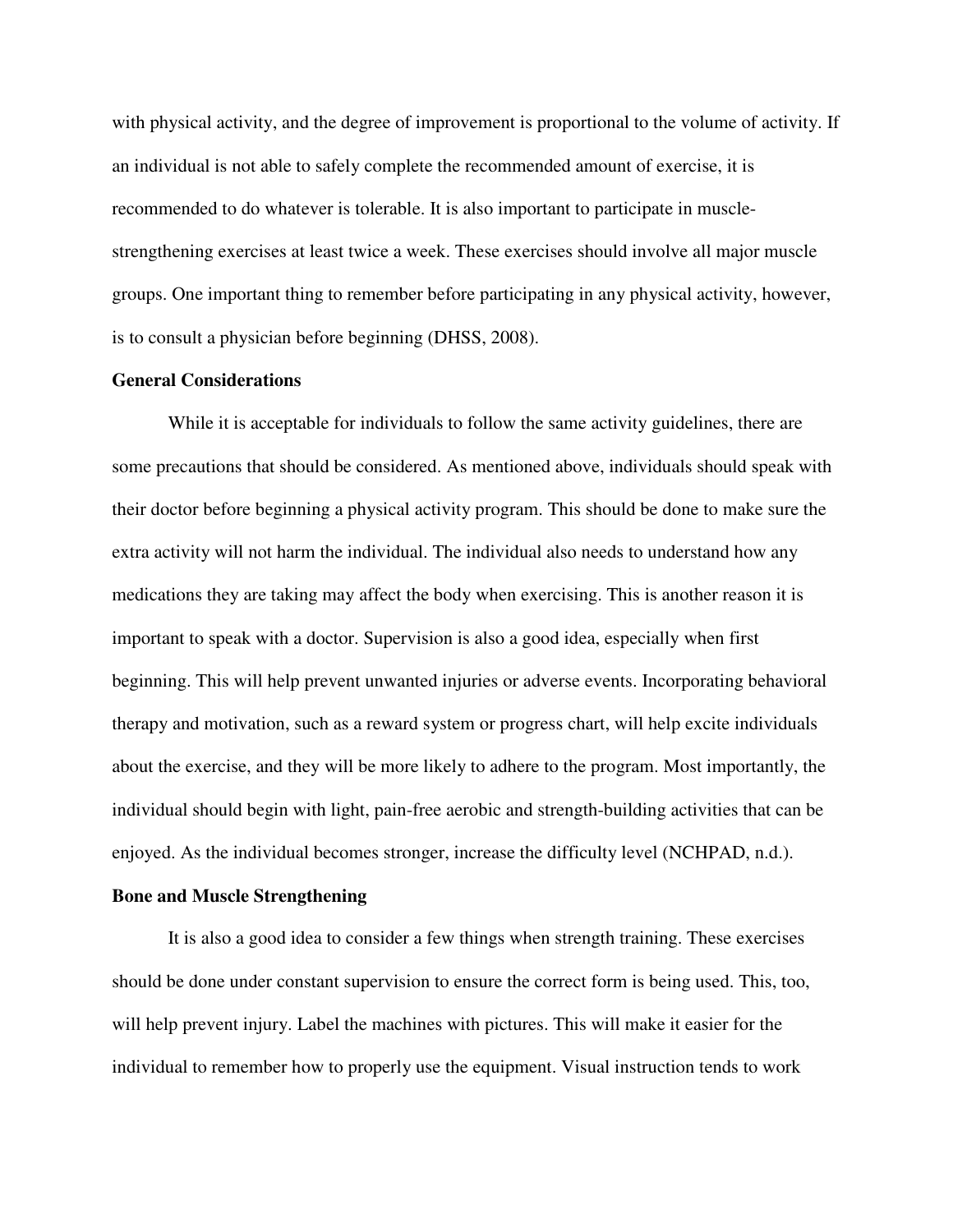better than verbal instruction with this demographic, so try showing individuals how to perform an exercise instead of telling them. Lastly, teach them to record their own information-weight, reps, and sets-to improve long-term commitment and feelings of independence. The goal should be to maximize the strength in their large muscle groups. If they are able to see the progress they have made, they will be more likely to continue the routine (NCHPAD, n.d.).

 As with anyone, any type of physical activity, no matter how big or small, will improve overall health, even if by just a small amount. Both the cardiovascular activities and musclestrengthening activities will provide benefits to the participant. A study done by Rimmer et al (2004) provides evidence of this benefit. Over the course of 12 weeks, 52 adults with Down syndrome participated in a training program that consisted of 30 minutes of cardiovascular exercise and 15 minutes of strength exercise performed three days per week. At the conclusion of the program, the individuals in the experimental group showed significant gains in cardiovascular fitness and muscular strength and endurance when compared to the control group, which had not participated in any exercise (Rimmer, et al., 2004). It is possible that if this study lasted longer than 12 weeks, the gains may have been even greater.

#### **Cardiovascular and Respiratory Fitness**

 In general, these individuals have lower overall fitness levels than their peers without Down syndrome. Several studies suggest their maximum heart rates are approximately 10% lower than those of individuals with intellectual disabilities other than Down syndrome. Training programs do improve cardiovascular fitness, but this usually occurs after a longer training program lasting four to nine months. Lower peak oxygen consumption, functional aerobic impairment, peak ventilation and heart rate, and respiratory exchange ratio could be some of the factors responsible for lower fitness levels (NCHPAD, n.d). Many individuals with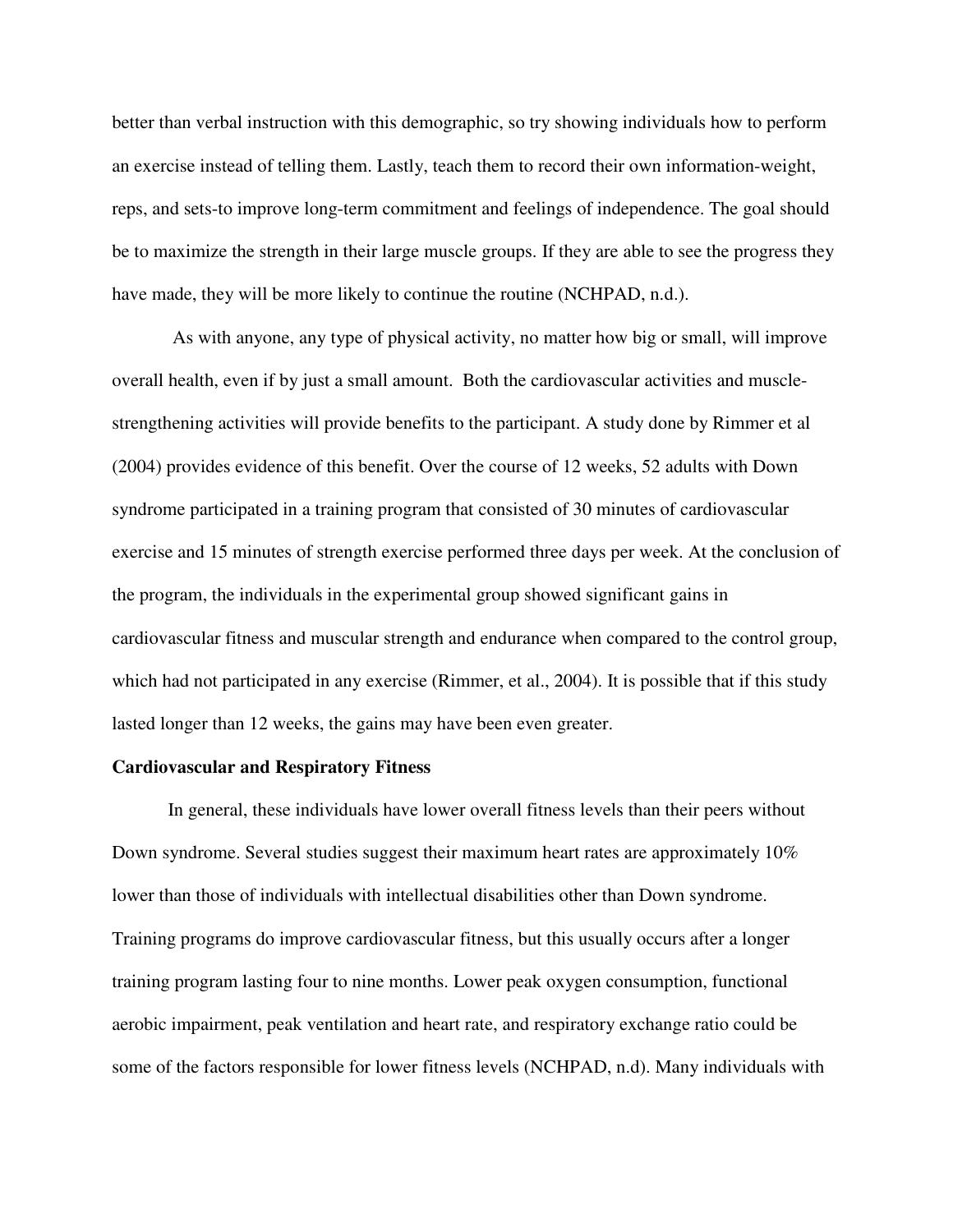Down syndrome are overweight or obese. Individuals who choose to participate in physical activity will likely alter their weight status by decreasing fat mass and increasing lean body mass. This could help improve their overall health, as well as decrease the likelihood of developing other cardiovascular disease risk factors and health problems, such as diabetes (NCHPAD, n.d.). Physical activity, though, does not have to be structured or take place in a gym. Activities of daily living and leisure time activities such as working in the yard or going for a short walk could improve the individual's cardiovascular and respiratory fitness and overall health. A review done by Dodd and Shields proved just that. After reviewing many studies involving individuals with and without Down syndrome, they concluded physical fitness in those with Down syndrome could be improved through ACSM approved cardiovascular fitness programs. This conclusion was reached after researching many studies that date back to 2004 (Dodd, 2005).

Underdeveloped respiratory and cardiovascular systems are often an issue seen in those with Down syndrome. Exercises such as walking, jogging, and cycling on a stationary bike can help improve the fitness of both (NCHPAD, n.d.). Balance, overall strength, and muscle fitness can improve with the help of muscle-strengthening exercises. With this increased cardiorespiratory fitness and strength comes the ability to better complete everyday tasks. These are often difficult for individuals with Down syndrome to complete, but things like walking to class and carrying books or groceries become easier at strength and overall fitness and endurance increases. This, in turn, will boost self-esteem and confidence, and while neither is directly related to the individual's health, both are an important part of living a quality life.

#### **Barriers**

 It may sound just as easy for individuals with Down syndrome to participate in physical activity as it does for those without the disability, but it really is not. There are several barriers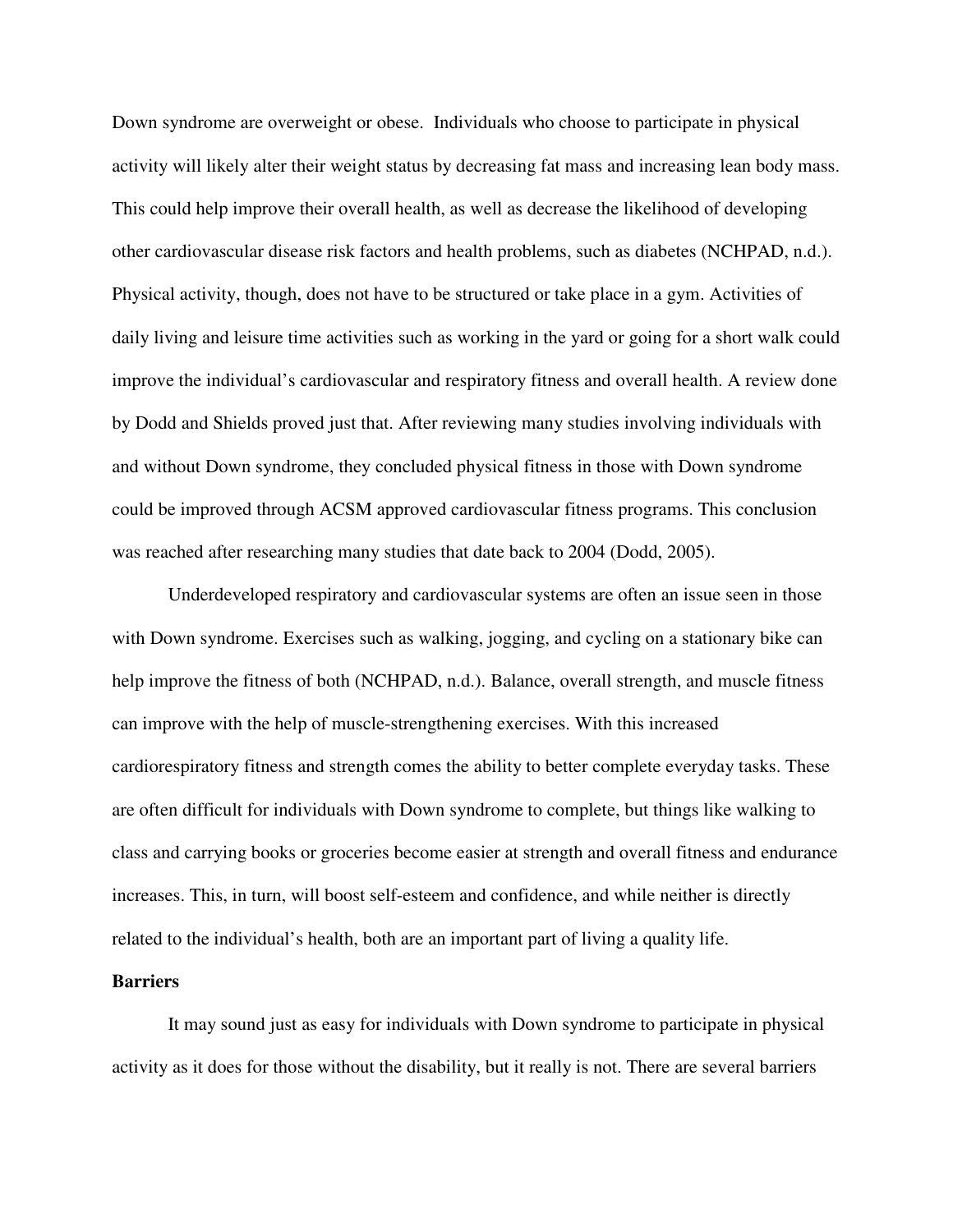that can hinder both participation and progress. Other health problems, such as obesity and diabetes, have a big impact on whether it is even safe to participate in physical activity. Since many individuals with Down syndrome are overweight, they may be used to living a sedentary lifestyles, and changing their behaviors could take some effort, as is common with most sedentary, obese individuals. Muscle hypotonicity is a problem for younger individuals with Down syndrome. This usually gets better as the person gets older, but muscle-strengthening exercises can help as well. This does, however, limit what can be done weight-wise. The individual must be careful not to overstretch any of their muscles, which is what can happen as a result of hypotonicity (NCHPAD, n.d.). Overstretching muscles can result from trying to lift too much weight too soon. Joint hypermobility is another common problem in Down syndrome. This increases the risk of dislocating a joint, such as a shoulder or hip, so a physician should be consulted before beginning any exercise to determine the safety of the proposed activity program.

#### **FUTURE Program**

 The University of Tennessee has established the FUTURE program within the College of Education, Health, and Human Sciences. This is a two-year program for students ages 18-29 with intellectual disabilities and autism, and many of the participants have Down syndrome. This program allows these individuals to take on-campus courses that teach them social skills and how to live independently. They also participate in physical education classes as part of the program. After completing the program, students receive a University of Tennessee FUTURE Post-Secondary Educational Certificate (FUTURE, n.d.).

#### **Study Purpose**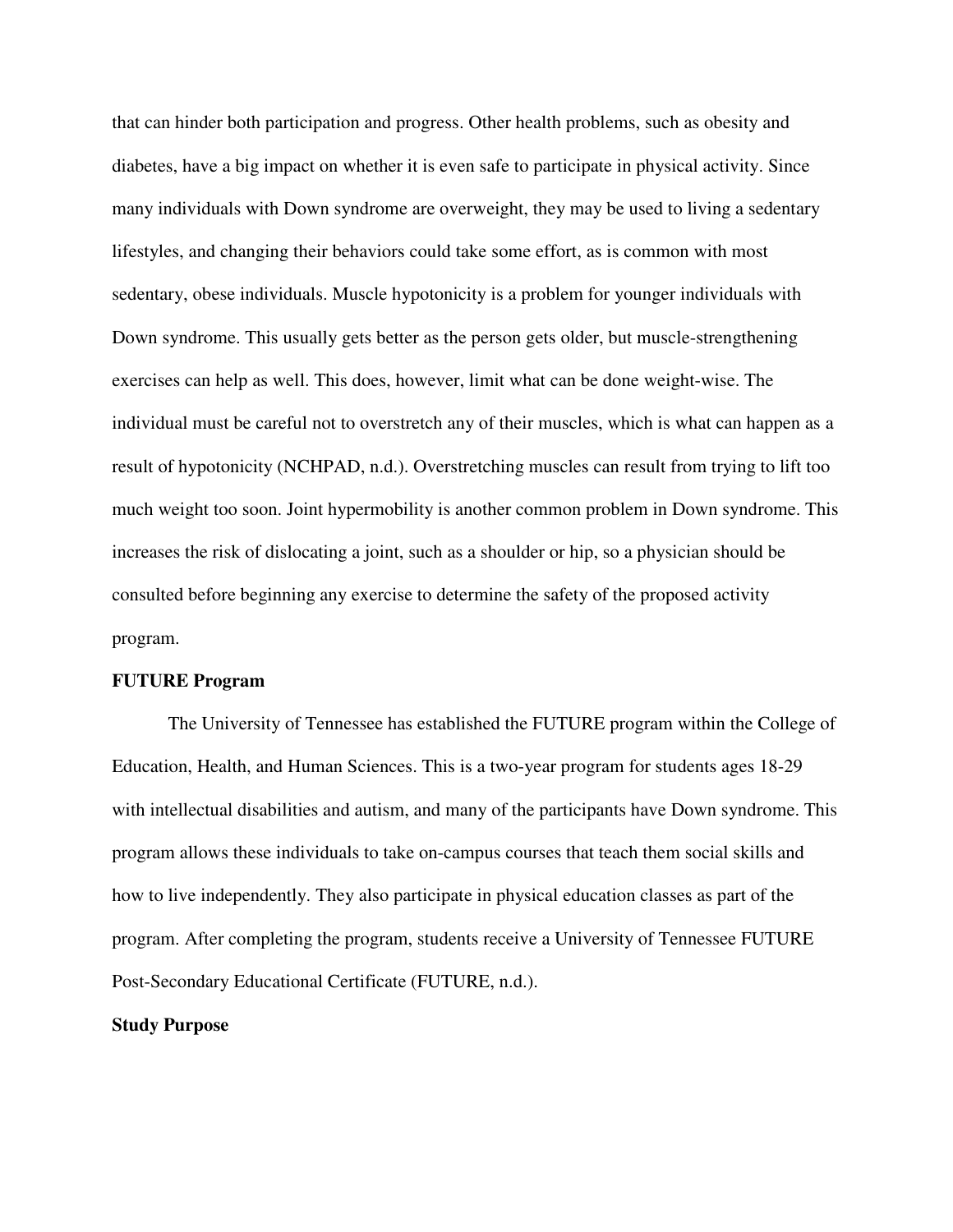Staff members noticed that, when these students arrived on campus, some of them were overweight, and most had difficulty walking from class to class without stopping to catch their breath. Since they participate in physical education classes while here and walk around campus, many of the students are getting around much better by the end of the semester. Professors know they are getting physical activity in during the week, but they fear the students are almost completely sedentary on the weekend while at home. For this reason, faculty in the Departments of Theory and Practice in Teacher Education and Kinesiology, Recreation, and Sport Studies are conducting a study using the Fitbit Flex to determine the physical activity levels of the students in the FUTURE program during the week (while at school) and on the weekend (while at home). We want to look at the differences in activity for the students during their time at school versus their time at home using a trial period before the students know how the FitBits work. If there are differences, we hope they are much smaller by the end of the study.

#### **Methodology**

#### **Equipment**

The FitBit Flex is a wristband that can be worn all day, and it collects data such as number of steps taken, distance traveled, and calories burned. The FitBit website allows individuals to sync their data with an online account and creates graphs to compare their activity from a day-to-day basis. This data can also be compared over several months to see when the most, or least, activity is being done. There is also a food journal on the website, which can be filled out each day if one chooses to do so. There is also a FitBit app for Apple devices, and this allows wearers to compare data with peers, as they can add each other to their profile ("Fitbit," n.d.). This was especially useful during this study, as each student had either an iPad or iPhone they used to get up-to-date data on themselves and his or her peers.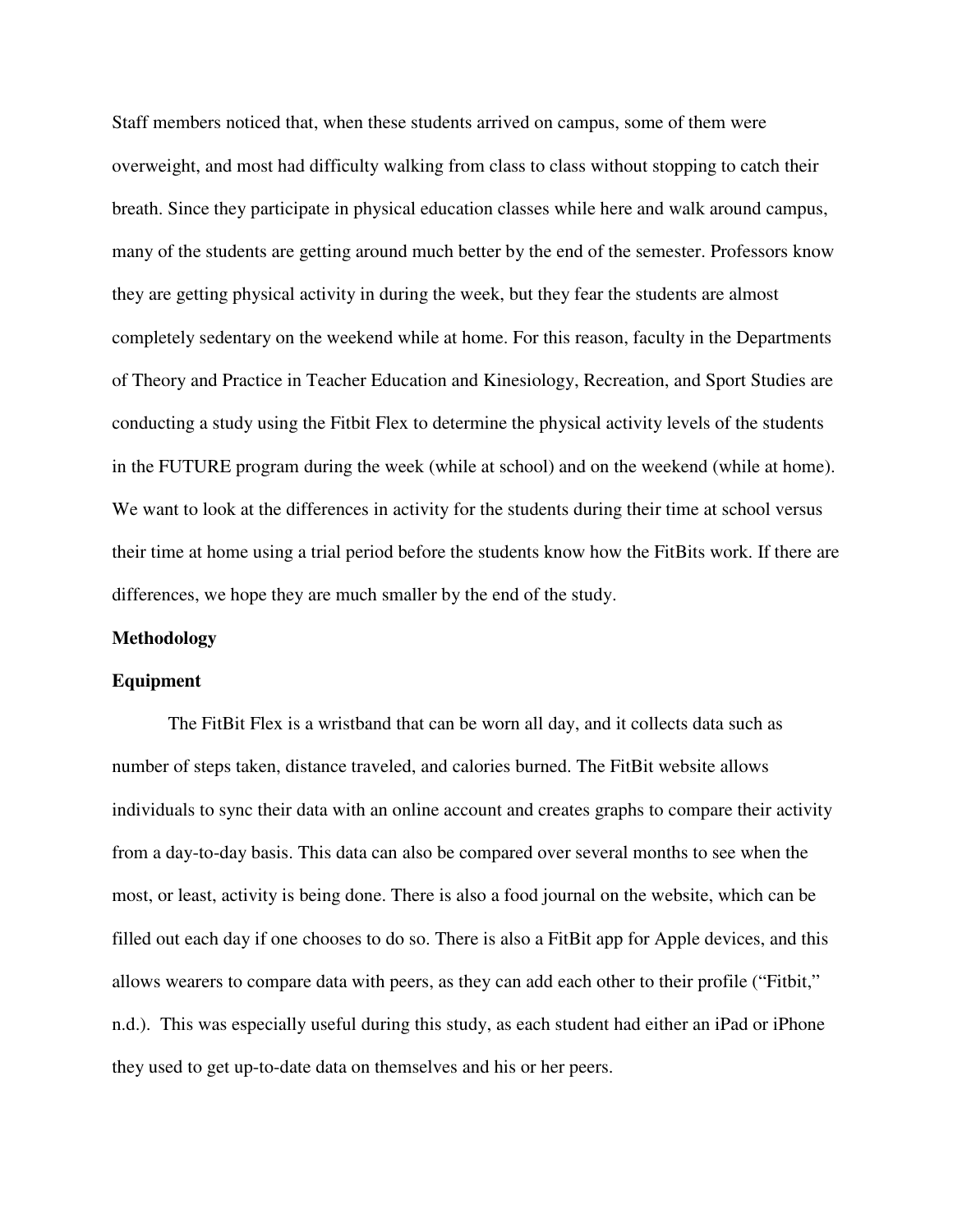There are 12 students enrolled in the FUTURE program and all students and their parents/guardians agreed to participate in the study. They were all given FitBits to wear for trial period without knowing what they actually did. However, before they could be told what the bands were doing, a few lost or broke their Fitbits. One student did not wear it as instructed, so none of his data were able to be collected. Another individual was in a wheelchair, and the Fitbit could not pick up his "steps". After a two-week period of time, the actual function of the Fitbit was revealed to the students. They were shown how to sync their bands to their iPads, and they were also shown the application that allows them to check on their classmates' progress in comparison to their own. It was originally thought this knowledge would encourage the students to get in as many steps as they could each day in order to match or surpass their peers.

 Due to the lack of compliance of the participants, we have only been able to look at little baseline data on a few participants. The average number of steps taken by two individuals on the first four days data was collected during baseline and can be seen in Figure 1. These figures show a small increase in physical activity for one participant (2612.6 steps pre-study vs. 2679.6 steps post-study) and a decrease in steps for participant #2 4290.0 steps pre-study vs. 1769.7 steps post-study). Respective p-values of 0.18 and 0.91 were found, which showed this results were no significant. We hypothesized that there would be a significant increase in the number of steps taken by the participants and these findings do not support our hypothesis.

#### **Discussion**

This study was designed to observe levels in the students participating in the FUTURE program at the University of Tennessee. We found that, when at school, the students had an increased level of activity when compared to what they were doing when at home over the weekends and breaks. We believe this program, along with the ability to see their peers'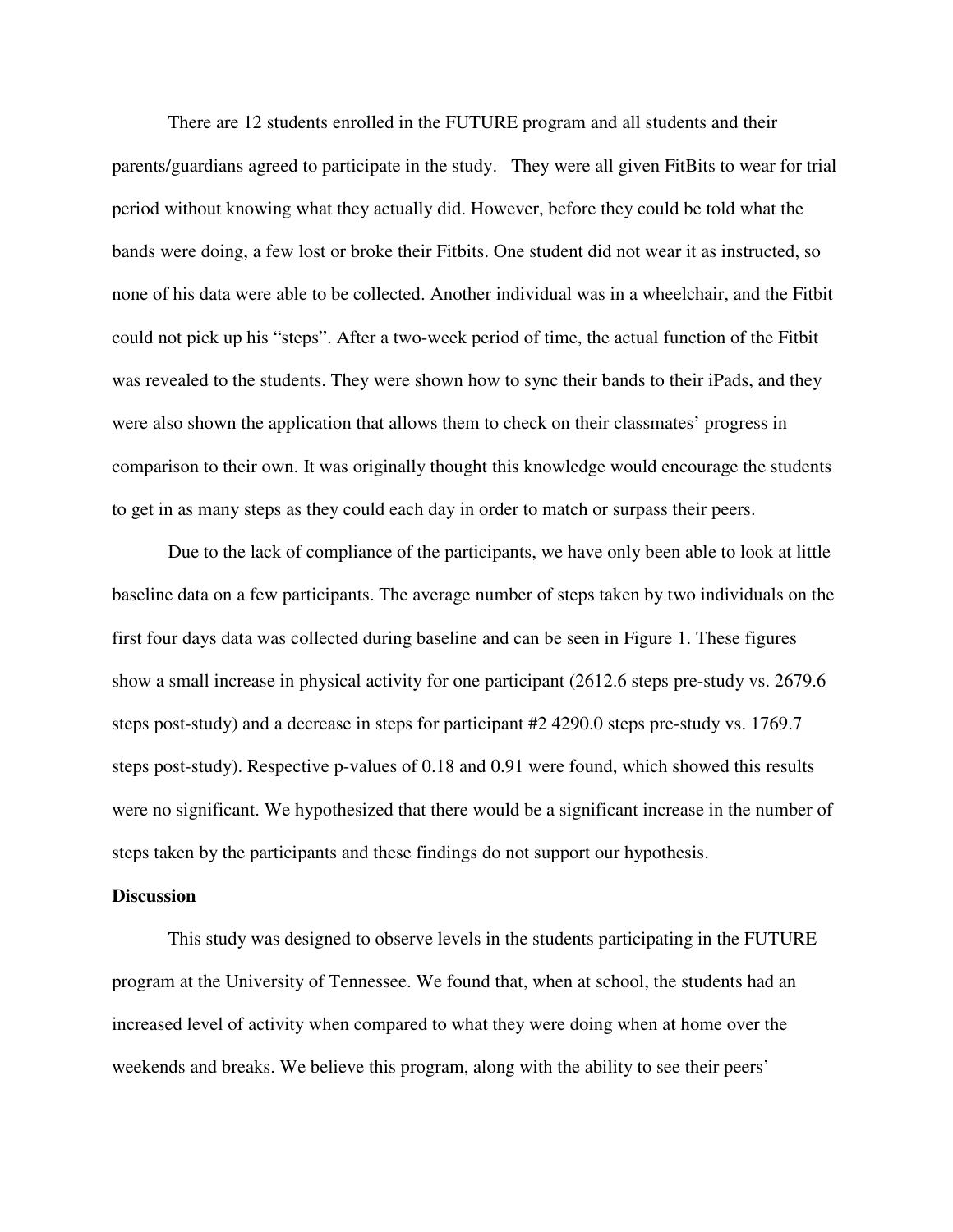information, encouraged them to be more active and thus led some of them to meet the 10,000 steps per day threshold multiple times over the course of the study.

An intervention, such as this one, has a goal of increasing the overall physical activity of the participants. However, the individuals participating must fully understand how to use the equipment being used. This is important for accurate data collection. It is important for the researchers to motivate the participants, but not in a way that could hurt the validity of the data. This means the researchers should not tell the students to go participate in a certain activity to get their number of steps up, but congratulating them on their increase in activity and encouraging them to keep it up would be allowed. I think this intervention has the potential to be successful, but since this is the first year, I do not know believe that this trial will be as successful as we had hoped. If it continues in the coming years, though, I could see it leading to a major increase in activity once the students are made aware of how much, or how little, they are doing on a daily basis.

One obstacle we ran into was getting the students to wear the FitBits continuously. This is something that could be fixed with time and patience. Perhaps an education session should be incorporated into their day at the beginning of the study to inform the students what will be happening and why wearing the bands is important. Explaining how important physical activity is for them would make them more aware of what they were doing on a daily basis and could help them remember to wear the bands since they track activity. An explanation of what is considered enough activity-10,000 steps per day-would subtly encourage them to do more if they realize they are not hitting this threshold. Perhaps giving each participant a "buddy" to help them remember the bands, and vice versa, would increase the amount of data we would be able to collect as well. The students are already enrolled in a computer literacy course, and I think it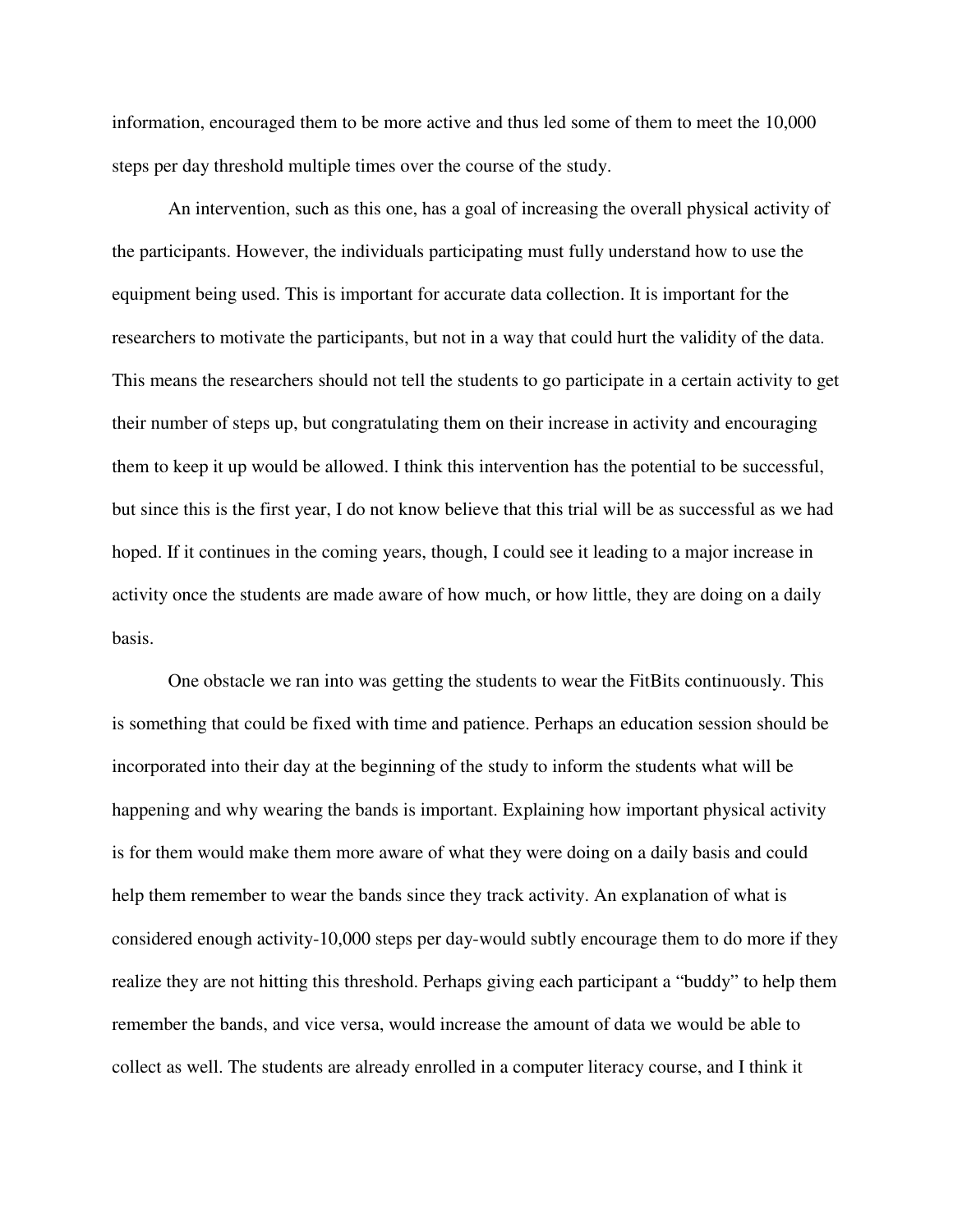would be beneficial to teach them how to properly use the FitBit app and website in this class prior to the study beginning. This would give them time to practice and familiarize themselves with everything before the study started. Being well informed would, hopefully, excite them for the study and encourage them to wear the bands as much as possible so they would have data to look at online.

 It cannot be overstated how important it is to increase the physical activity levels of this demographic. Physical activity is important for both physical and mental health. Walking is a lifelong event and something these individuals can safely do for the rest of their lives. What they learn from this study will hopefully stick with them even after it is finished, and that will help improve their health as they get older. They may decide to move on from walking and begin a new type of activity, but they will have a starting point and something to return to, if the need arises, down the road.

 This intervention is a step in the right direction in trying to increase the physical activity of these students. As with most people, individuals with Down syndrome sometimes need a little "push" to get started. Once they begin the exercise, though, no matter how great or small, the benefits will be endless. Not only will their overall health improve, but their ability to go about their day-to-day activities will improve as well. Once they realize the effect exercising has on their life, it is my hope that they will continue with their routines, whatever they may be, long after they leave the University of Tennessee.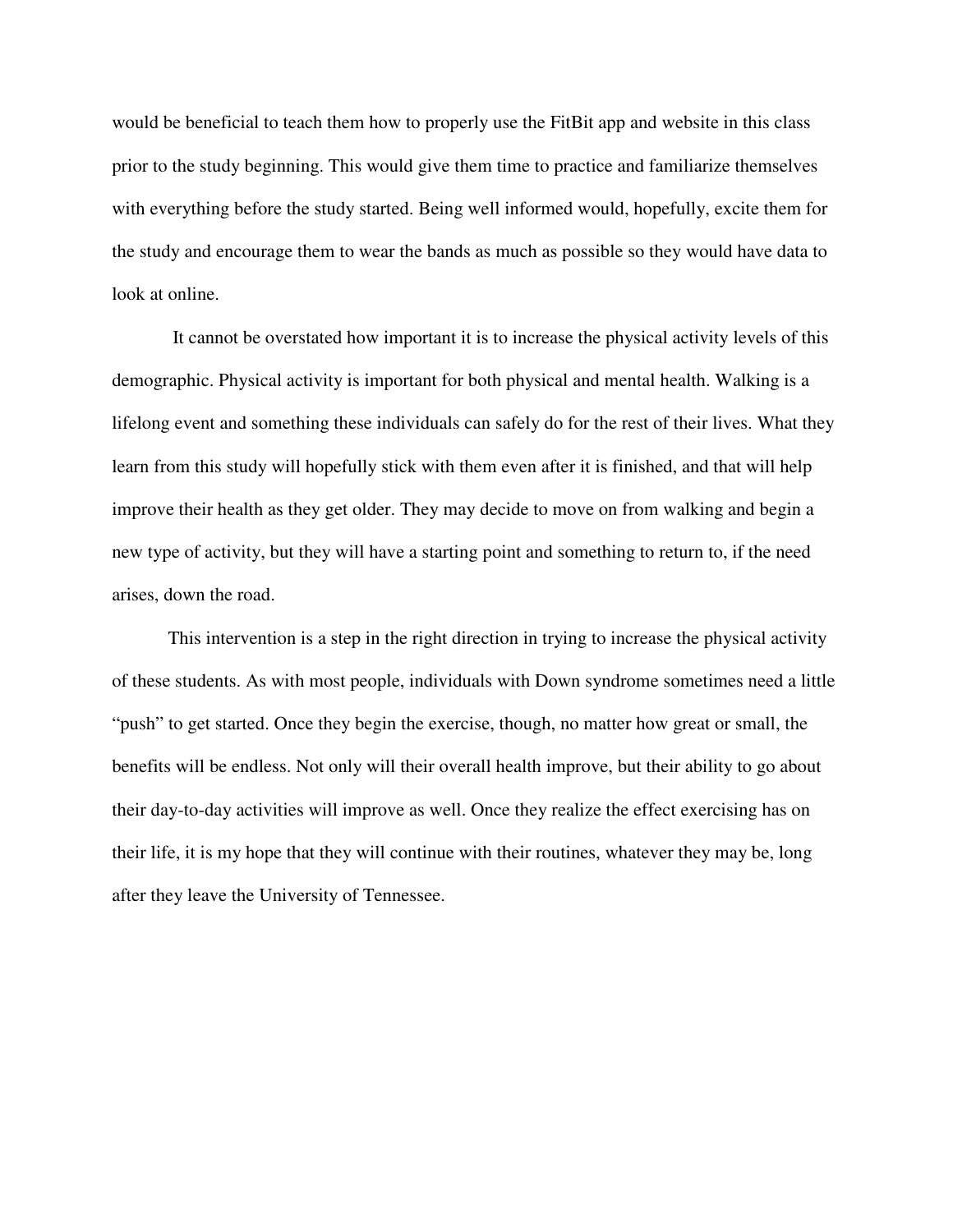Figure 1. Average number of steps taken for two students during the trial and study periods. Student 1 took an average of 2612.6 steps during the trial period and 2679.6 steps during the study period (p-value of 0.18). Student 2 took an average of 4290.0 steps during the trial period and 1769.7 steps during the study period (p-value of 0.91).